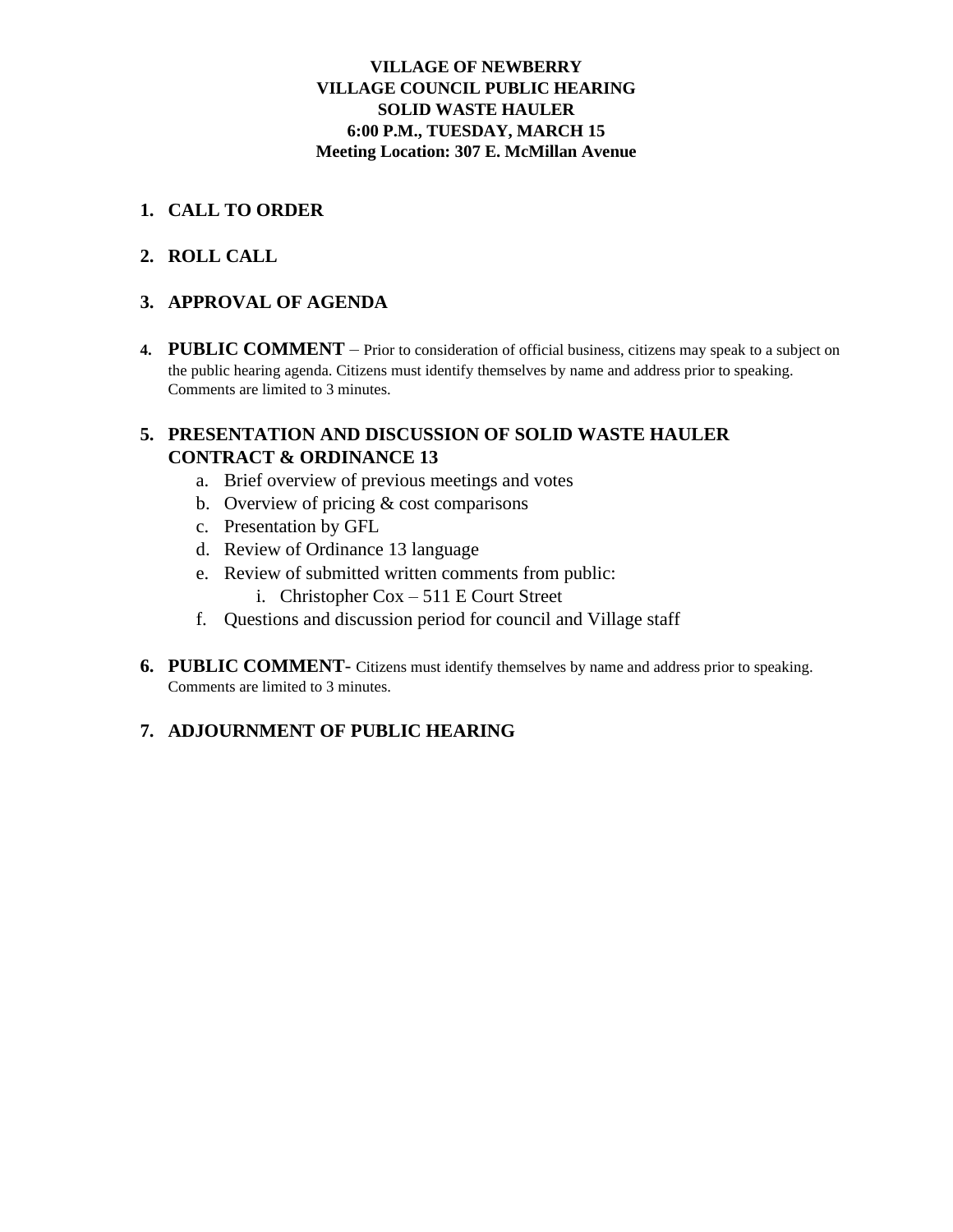|           | Garbage Pick up for average customer in Newberry Area - Current Charges |                            |                                 |  |  |                 |                        |             |                              |                              |  |
|-----------|-------------------------------------------------------------------------|----------------------------|---------------------------------|--|--|-----------------|------------------------|-------------|------------------------------|------------------------------|--|
|           |                                                                         |                            |                                 |  |  |                 |                        |             |                              |                              |  |
|           |                                                                         | <b>GFL</b>                 |                                 |  |  | Zellar          |                        |             |                              |                              |  |
|           |                                                                         |                            |                                 |  |  |                 |                        |             |                              |                              |  |
|           | 96 gallon weekly                                                        |                            | 78.00 quarterly                 |  |  | 70.50 quarterly |                        | 23.00 mthly | additional bags \$2.25 a bag |                              |  |
|           | 65 gallon weekly                                                        |                            | n/a                             |  |  | \$57.00         |                        | 19.00 mthly |                              | additional bags \$2.25 a bag |  |
|           | Senior rate                                                             |                            | n/a                             |  |  | n/a             |                        |             |                              |                              |  |
| Recycling |                                                                         | can drive cardboard to Soo |                                 |  |  |                 | n/a                    |             |                              |                              |  |
|           |                                                                         |                            |                                 |  |  |                 |                        |             |                              |                              |  |
|           |                                                                         |                            |                                 |  |  |                 |                        |             |                              |                              |  |
|           | 30 yard Rolloff                                                         |                            | Ś<br>705.00                     |  |  | \$599.50        |                        |             |                              |                              |  |
|           |                                                                         |                            | upto 3 ton, after 3 ton 60.00 a |  |  |                 | up to 5 ton, over 5    |             |                              |                              |  |
|           |                                                                         |                            | ton                             |  |  |                 | ton is .10 a pound     |             |                              |                              |  |
|           |                                                                         |                            | 10 days                         |  |  |                 | 7 days                 |             |                              |                              |  |
|           |                                                                         |                            |                                 |  |  |                 | over 7 days is 20.00 a |             |                              |                              |  |
|           |                                                                         |                            |                                 |  |  |                 | day                    |             |                              |                              |  |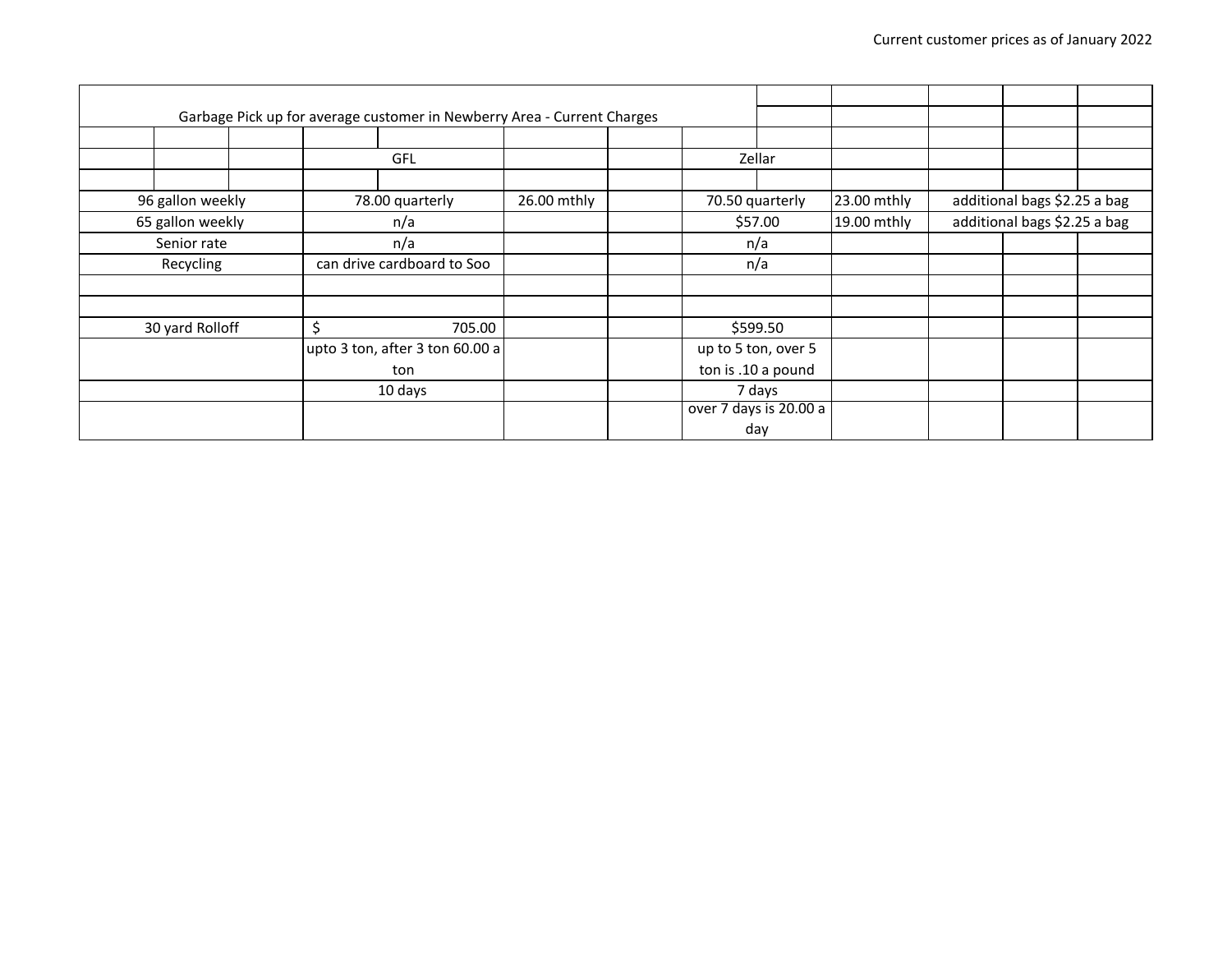# Solid Waste Disposal Fee Comparison updated 3.14.2021 **UPDATED**

| <b>GFL</b>                                                   | <b>Frequency of</b><br><b>Service</b> | <b>Monthly</b> | <b>Yearly</b>    |  |
|--------------------------------------------------------------|---------------------------------------|----------------|------------------|--|
| $\text{Trash} - 96 \text{ gallon cart}$<br>HH cost per month | Weekly                                | \$19.50        | \$234            |  |
| $\text{Trash} - 64$ gallon cart<br>HH cost per month         | Weekly                                | \$18.50        | \$222            |  |
| Trash – Senior Plan<br>HH cost per month                     | Weekly                                | \$15.50        | \$186            |  |
| Recycling<br>HH cost per month                               | Weekly                                | n/a            | $\boldsymbol{0}$ |  |
| Recycling<br>HH cost per month                               | <b>Monthly</b>                        | included       | $\boldsymbol{0}$ |  |
| Bulk Item $1$<br>HH cost per month                           | $2x$ per year $(3)$<br>items ea time) | included       | $\boldsymbol{0}$ |  |

| <b>VON</b>                                           | <b>Frequency of</b><br><b>Service</b> | <b>Monthly</b><br>(includes \$4.50 charge) | <b>Yearly</b> |  |
|------------------------------------------------------|---------------------------------------|--------------------------------------------|---------------|--|
| Trash $-6$ bags of garbage (96 gallon<br>equivalent) | Weekly                                | \$40.50                                    | \$486.00      |  |
| Trash $-4$ bags of garbage (64 gallon<br>equivalent) | Weekly                                | \$28.50                                    | \$342.00      |  |
| $\text{Trash} - 2 \text{ bags of garbage (senior)}$  | Weekly                                | \$16.50                                    | \$198.00      |  |
| Recycling<br>HH cost per month                       | Weekly                                | n/a                                        | n/a           |  |
| Recycling<br>HH cost per month                       | Bi-Weekly                             | n/a                                        | n/a           |  |
| Bulk Item $1$<br>HH cost per month                   | 1 item monthly                        | n/a                                        | n/a           |  |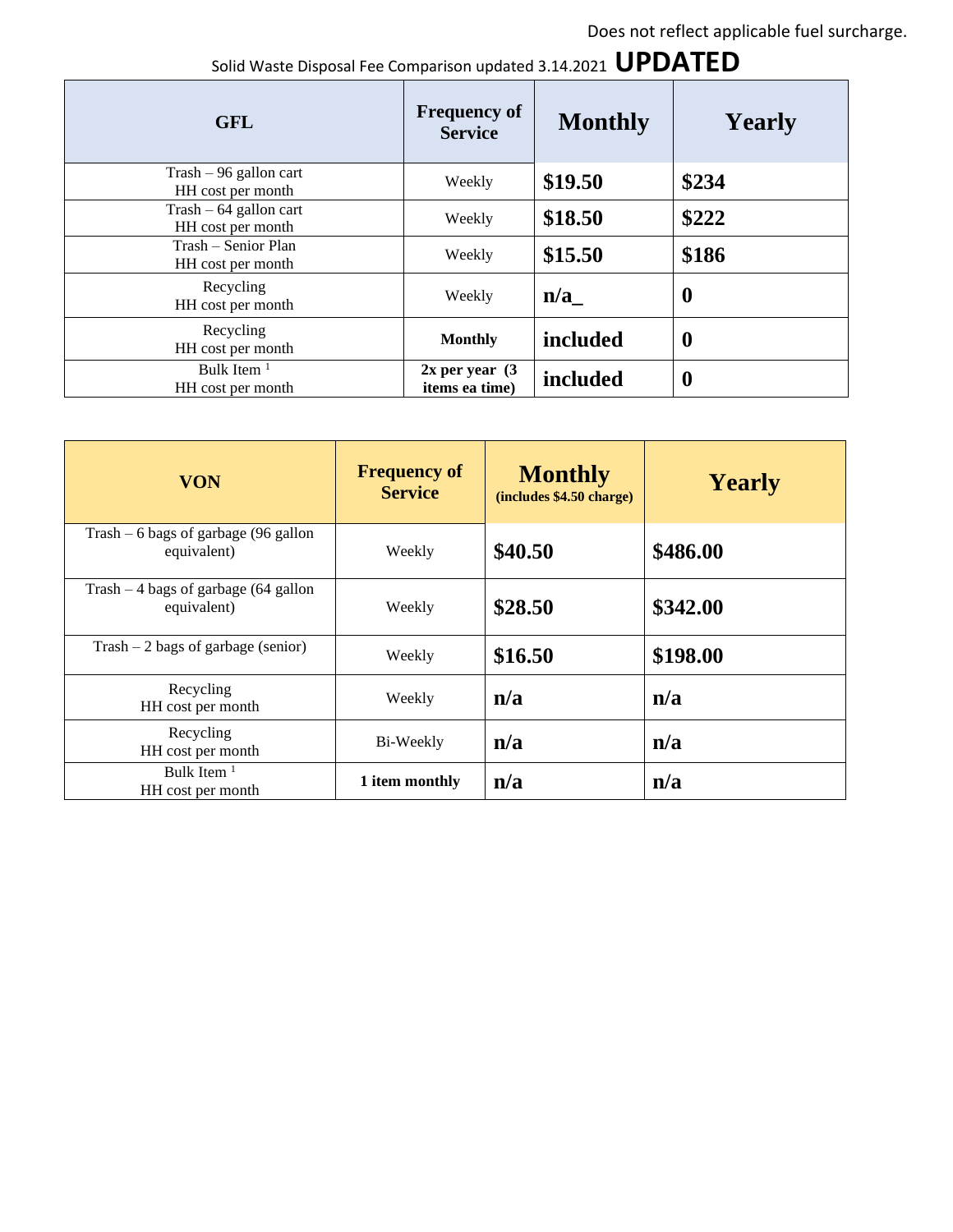#### **BID SUMMARY (Return this sheet) CONTRACTOR PERFORMS BILLING AND COLLECTIONS**

| <b>Waste Collection</b>                                      | <b>Frequency</b><br>of | <b>Base Cost per Household</b> |                        |                        |                        |                        |  |  |  |
|--------------------------------------------------------------|------------------------|--------------------------------|------------------------|------------------------|------------------------|------------------------|--|--|--|
| <b>Services</b>                                              | <b>Service</b>         | Year 1                         | Year 2                 | Year 3                 | Year 4                 | Year 5                 |  |  |  |
|                                                              |                        |                                | RESIDENTAIL COLLECTION |                        |                        |                        |  |  |  |
| $\text{Trash} - 96 \text{ gallon cart}$<br>HH cost per month | Weekly                 | $\frac{1}{2}$ 19.50            | $\frac{1}{2}$ 19.90    | \$20.50                | \$21.10                | \$21.75                |  |  |  |
| $\text{Trash} - 64$ gallon cart<br>HH cost per month         | Weekly                 |                                | \$18.90                | \$19.40                | \$20.00                | \$20.60                |  |  |  |
| Trash – Senior Plan<br>HH cost per month                     | Weekly<br>65 and older |                                | 15.95<br>$\mathbb{S}$  | \$16.40                | \$16.90                | \$17.50                |  |  |  |
| Recycling<br>Weekly<br>HH cost per month                     |                        | n/a<br>\$                      | \$                     | \$                     | \$                     | \$                     |  |  |  |
| Recycling<br>*Monthly<br>HH cost per month                   |                        | $\text{S}$ included            | $\frac{1}{3}$ included | $\frac{1}{3}$ included | $\frac{1}{3}$ included | $\frac{1}{3}$ included |  |  |  |
| Bulk Item $1$<br>$#2x$ per year<br>HH cost per month         |                        | included<br>\$.                | \$ included            | \$ included            | \$ included            | included<br>\$         |  |  |  |

Notes: 1. Bulk Item collection limited to one (1) item per month.

Waste Surcharge fee: 96 gallon cart n/a

\* 96 gallon cart included for 1x per month recycling # Bulk item pickup offered 2x per year (3 items each time)

64 gallon cart  $\sqrt{\frac{n}{a}}$ 

Senior Plan n/a

Submitted by:

906-635-3389 906-635-3380 906-635-3389

\_\_\_\_\_\_\_\_\_\_\_\_\_\_\_\_\_\_\_\_\_\_\_\_\_\_\_\_ \_\_\_\_\_\_\_\_\_\_\_\_\_\_\_\_\_\_\_\_\_\_\_\_\_\_\_\_\_\_\_\_\_\_\_\_ 3239 W. M-28 BRIMLEY, MI 49715 SOUTHFIELD, MI 48076 Address Village, State, Zip

\_\_\_\_\_\_\_\_\_\_\_\_\_\_\_\_\_\_\_\_\_\_\_\_\_\_\_\_ \_\_\_\_\_\_\_\_\_\_\_\_\_\_\_\_\_\_\_\_\_\_\_\_\_\_\_\_\_\_\_\_\_\_\_\_ GFL ENVIRONMENTAL Signature Contractor Name

\_\_\_\_\_\_\_\_\_\_\_\_\_\_\_\_\_\_\_\_\_\_\_\_\_\_\_\_ \_\_\_\_\_\_\_\_\_\_\_\_\_\_\_\_\_\_\_\_\_\_\_\_\_\_\_\_\_\_\_\_\_\_\_\_ JIM SMITH, GENERAL MANAGER Name and Title (print) Sole proprietorship/partnership/corporation CORPORATION

Phone Fax If corporation, state of incorporation MICHIGAN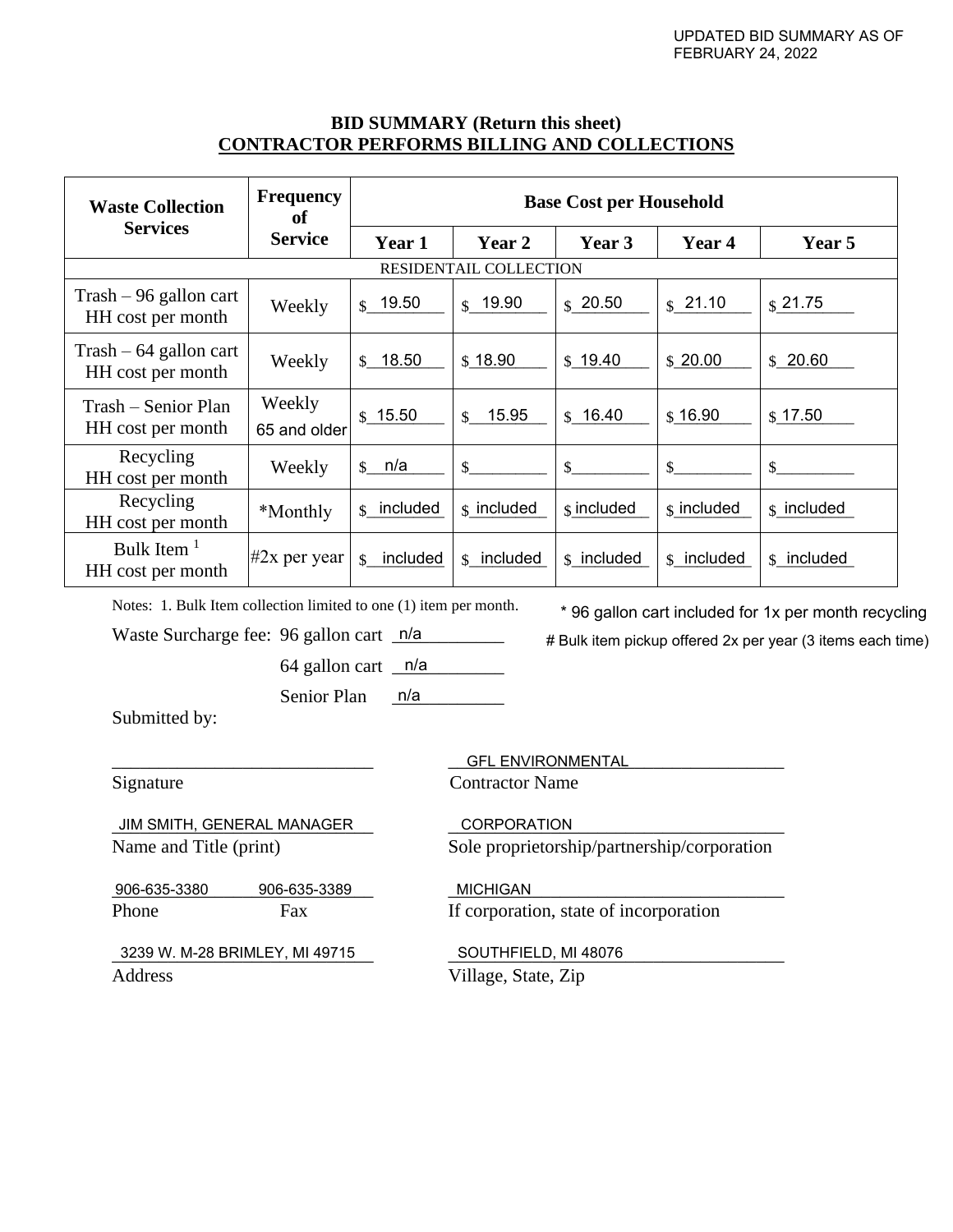**GFL Solid Waste Bid - Fuel Surcharge Chart Updated 3.10.2022**

**Fuel Cost Chart:**

| If Diesel Costis above: | <b>Rate Change:</b>                                                                       |
|-------------------------|-------------------------------------------------------------------------------------------|
| \$3.75                  | $+0.50$ cents per stop                                                                    |
| \$4.00                  | $+$ \$1.25 per stop                                                                       |
| \$4.25                  | $+$ \$2.00 perstop                                                                        |
| \$4.50                  | $+$ \$3.00 per stop                                                                       |
| \$4.75                  | $+$ \$4.00 perstop                                                                        |
| \$5.00                  | $+$ \$5.00 per stop                                                                       |
| \$5.25 and above        | Will continue to increase by \$1.00 per stop<br>for every \$0.25 increase in diesel cost. |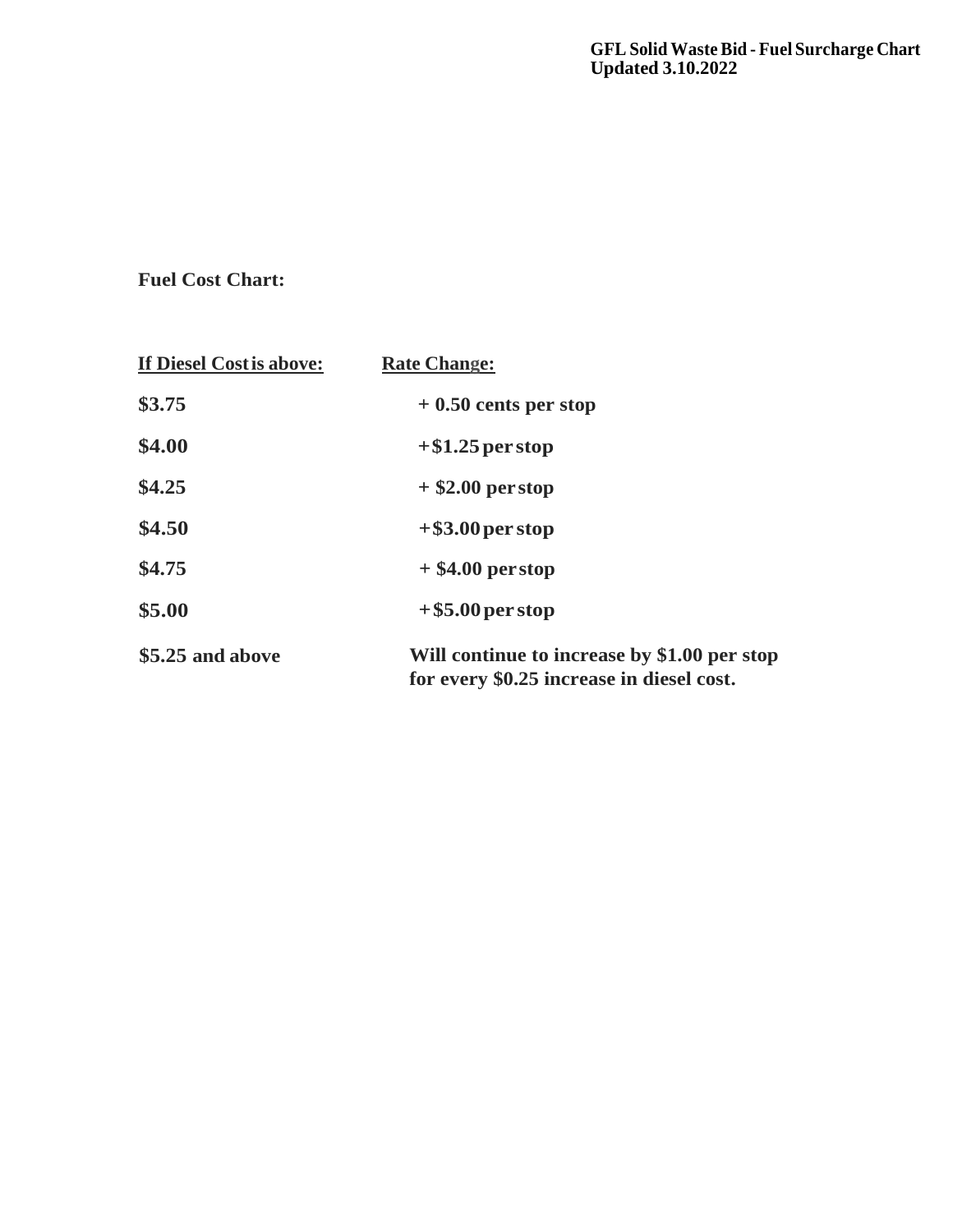Village of Newberry Ordinance No. 13 Page 1 of 7

#### **VILLAGE OF NEWBERRY COUNTY OF LUCE STATE OF MICHIGAN**

## **ORDINANCE NO. 13**

#### **Title: SOLID WASTE**

An ordinance to protect the health, safety, and welfare of the citizens of the Village of Newberry by regulating the storage, collection and disposal of solid waste within the Village of Newberry and providing penalties for violations of the terms or provisions of this ordinance.

#### THE VILLAGE OF NEWBERRY HEREBY ORDAINS:

#### **Section 13.1: Definitions.**

As used in this Ordinance:

(a) "Ashes" shall mean the residue resulting from the burning of wood, coal, coke or other combustible material.

(b) "Commercial waste" shall mean waste material resulting from the operation of licensed business enterprises and institutions.

(c) "Construction waste" shall mean waste from building construction, alteration, demolition or repair including, but not limited to excavated earth, stones, brick, concrete, plaster, lumber and roofing.

(d) "Curbside" means a location near the traveled portion of the roadway used for the collection of solid waste and recyclable materials.

(e) "Disposal" shall include the storage, collection, disposal or handling of refuse.

(f) "Garbage" shall mean rejected food wastes, including waste accumulation of animal, fruit or vegetable matter used or intended for food or that attends the preparation, use, cooking, dealing in or storing of meat, fish, fowl, fruits or vegetables. All residential garbage shall be drained of surplus liquids.

(g) "Hazardous waste" shall mean waste, or a combination of waste and other discarded material, including solid, liquid, semisolid or containing gaseous material, which, because of its quality, concentration or physical, chemical or infectious characteristics pose a substantial present or potential hazard to human health or the environment.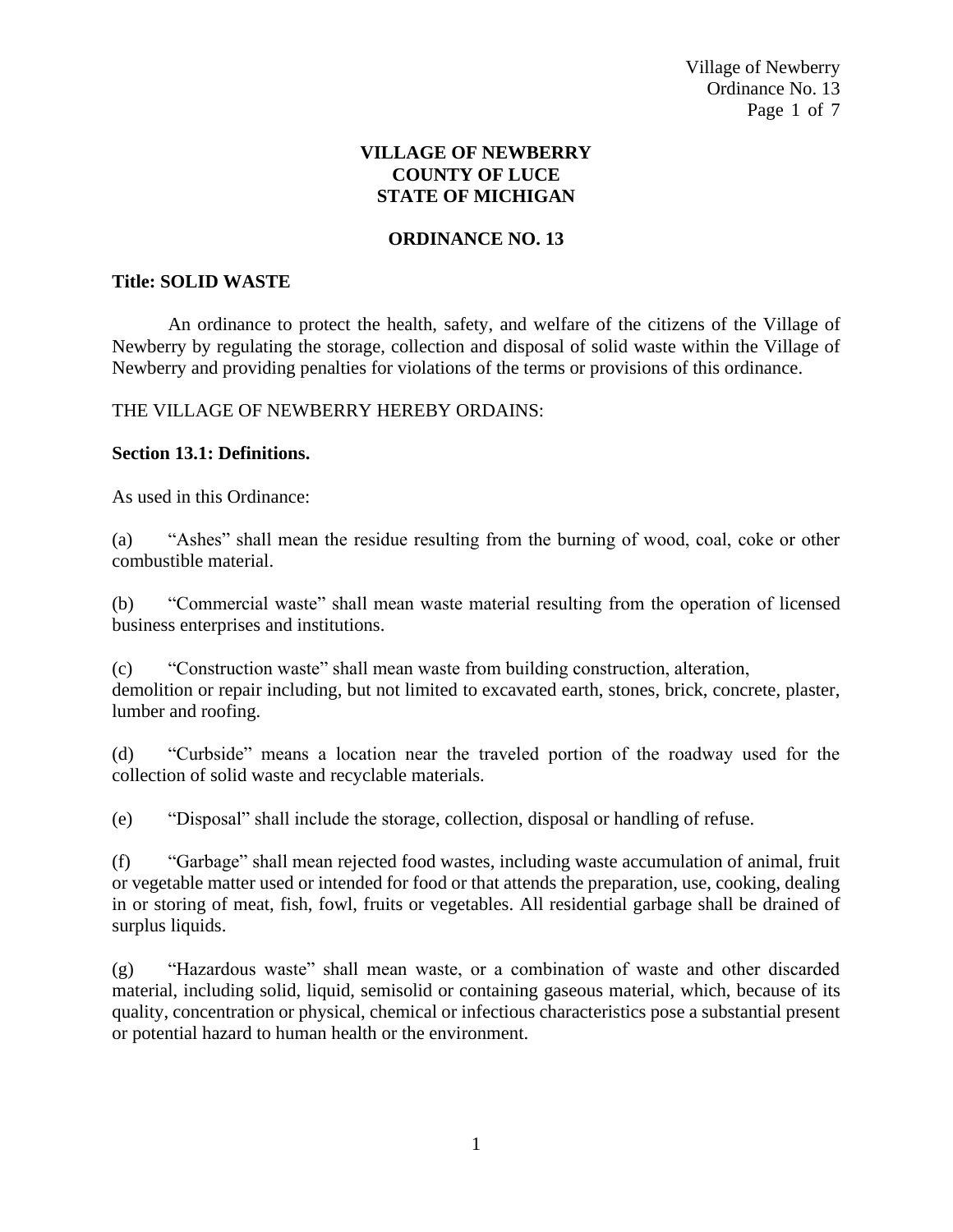(h) "Household bulk waste" means, by way of example, washers, dryers, stoves, Freon free refrigerators and similar appliances, as well as construction and yard waste in lengths of no more than 4 feet and weighing, as a unit, no more than fifty (50) pounds, and similar items approved by the waste hauler.

(i) "Recycling" means the collection of items such as used plastics: tin and aluminum: brown, green and clear glass; newspaper, magazines, cardboard and stationary paper, approved for collection and recycling by the waste hauler.

(j) "Refuse" shall mean all solid waste, except animal and human excrement, and shall include garbage and rubbish.

(k) "Resident" means a single-family residential structures and multi- multi-family residential structures with four or less residential units per parcel located within the Village of Newberry.

(l) "Residential refuse" shall mean refuse generated from normal household use. Residential refuse does not include commercial waste, construction waste, hazardous waste, residential yard waste, dead animals, or remnants from butchered animals.

(m) "Residential yard waste" shall mean yard waste generated from households including grass clippings, leaves, and trimmings from shrubs, trees or buses. Residential yard waste does not include tree limbs over four (4) inches in diameter or tree stumps.

(n) "Rubbish" shall include glass, metal, paper, , or non-putrescible solid wastes.

(o) "Waste Hauler" shall mean a duly licensed waste hauler authorized to do business in the State of Michigan contracted with the Village of Newberry to provide residential waste hauling, disposal, and recycling services.

# **Section 13.2: Collecting and Contracting**

(a) The Village may undertake the general collection of garbage and refuse anywhere in the Village, or it may contract with a Waste Hauler, for making such collections pursuant to this Ordinance.

## **Section 13.3: Explosives:**

(a) It shall be unlawful for anyone to place or cause to be placed in regular garbage or refuse receptacles any explosive or highly inflammable materials.

# **Section 13.4: Diseased Materials**

(a) Removal of wearing apparel bedding, refuse or other materials from homes or other places where highly infectious diseases have prevailed, shall be performed under the supervision of the Luce County Health Department. Such refuse shall not be placed in containers for regular collection of refuse or garbage.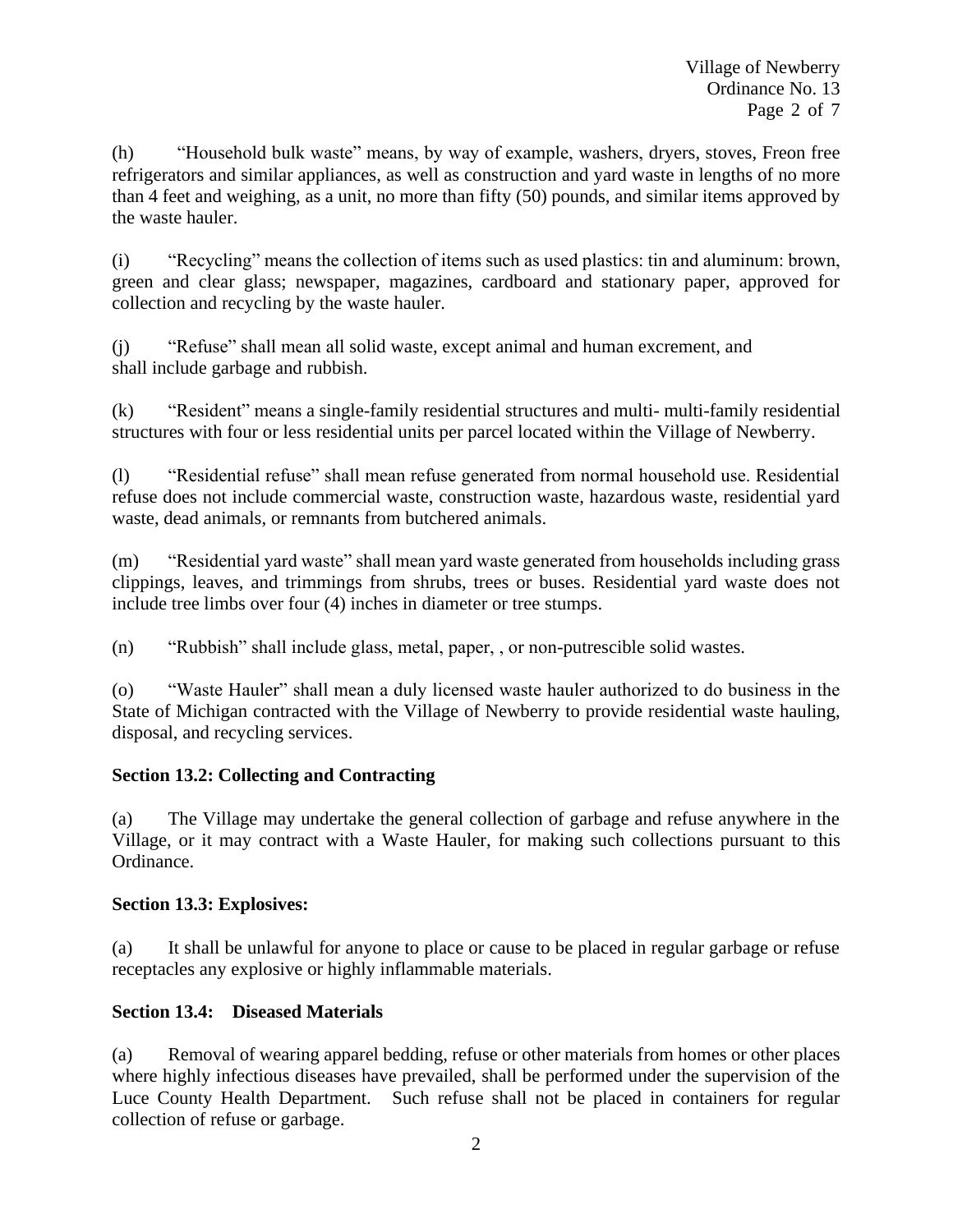## **Section 13.5: Storage Regulations.**

(a) All residential refuse generated on a residential property shall be stored in a refuse container as approved by the Waste Hauler for curbside pick up or dumpster pick up.

(b) All recyclables generated on a residential property shall be stored in recycling container as approved by the Waste Hauler for curbside pick up.

(c) No resident shall store refuse and/or recyclables in the front of their premises except for the evening before or on the day designated for refuse pick up and curbside recycling.

(d) No refuse, garbage, rubbish, recycling, or other material whether residential, commercial, industrial, or of any other classification shall be allowed to accumulate or remain on any property for a period of time beyond either the residential collection period or 14 days if not subject to residential collection, except for residential yard waste.

## **Section 13.6 Prohibited Collection.**

(a) All waste shall become the property of the licensed waste hauler at the time the material is collected at curbside or other designated collection location. It shall be unlawful for any person other than a licensed waste hauler or the generator of the waste to collect or cause to be collected any waste after it has been placed at curbside or other designated collection location.

#### **Section 13.7. Prohibited Placement of Waste.**

(a) It shall be unlawful for any person to place or cause to be placed waste for disposal upon the premises of another person or with the waste of another person placed at curbside without the permission of the owner of the premises.

#### **Section 13.8: Containers Required.**

(a) Multi-use containers used for the storage of refuse shall be made of durable, watertight, rust-resistant materials, shall be equipped with handles for lifting, and shall meet the requirements of the Waste Hauler.

(b) Every container used for the storage of refuse shall be equipped with a tight-fitting cover.

(c) Bins for pick up of curbside recycling shall be of a type approved by the Waste Hauler.

(d) The combined weight of a container and its contents shall not exceed one hundred twentyfive (125) pounds.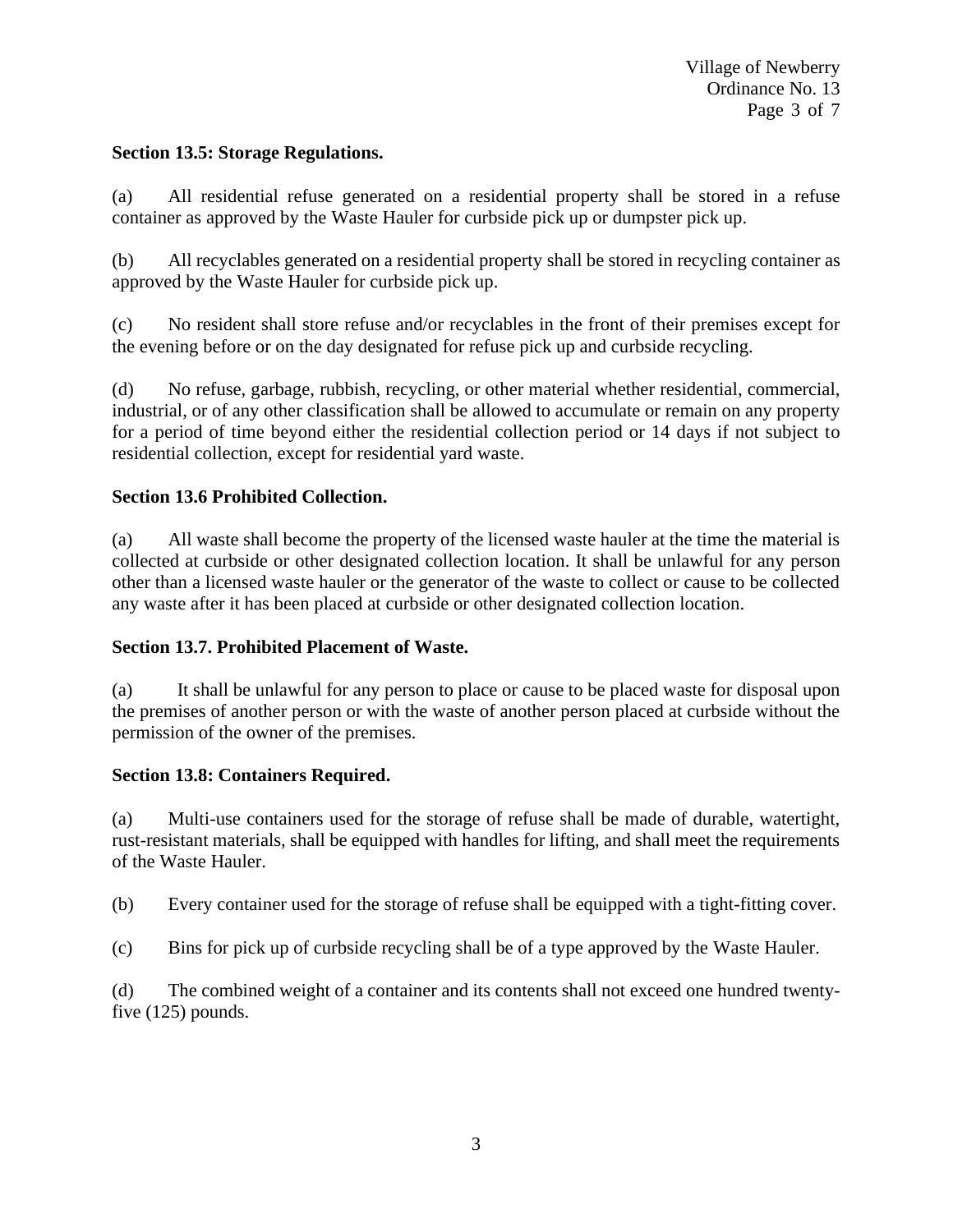Village of Newberry Ordinance No. 13 Page 4 of 7

#### **Section 13.9: Deposit, Scatter, Garbage.**

(a) No waste, refuse, garbage, rubbish, recycling, or other material whether residential, commercial, industrial, or of any other classification shall be deposited, scattered, or abandoned on any public or private property except as provided by this Ordinance.

#### **Section 13.10: Burning Prohibited**

(a) No waste, refuse, garbage, rubbish, recycling, or other material whether residential, commercial, industrial, or of any other classification shall be burned in the open air within the Village of Newberry. No waste material which shall, in burning, cause or create a dense or offensive smoke shall be burned in the open air upon any street, or land within the Village of Newberry, or in the case of dead grass and leaves, without the written approval of the Village Manager and the fire chief.

#### **Section 13.11: Collection by Single Waste Hauler.**

(a) If the Village contracts with a designated Waste Hauler, collection and disposal of solid waste, recyclable materials, and bulk items from residential generation sites shall be in accordance with the following provisions:

- 1. Except as set forth in this section, the Waste Hauler contracted with the Village of Newberry is the exclusive provider of waste hauling, disposal and recycling of all residential refuse, garbage, and recyclables within the Village of Newberry.
- 2. No resident not exempt from this ordinance shall contract with any other hauler for the pick up and disposal of residential waste, refuse, garbage or ashes or for the pick up of recyclables. Any such contract or contracts or receipt of services for the same with any entity engaged in the business of waste hauling and/or recycling other than the Waste Hauler contracted with the Village of Newberry is a violation of this ordinance.
- 3. Residents with prepaid existing contracts with other haulers entered into prior to the effective date of this ordinance may continue with that hauler until the expiration of the prepaid agreement or ninety (90) days from the effective date of the contract between the Village and the designated Waste Hauler, whichever occurs first. Residents then must contract with the Waste Hauler or dispose of their own refuse as authorized in Section 5,(a),8.
- 4. It shall be a violation of this Ordinance if a resident renews or enters into any contract with a waste hauler other than the Waste Hauler contracted with by the Village of Newberry.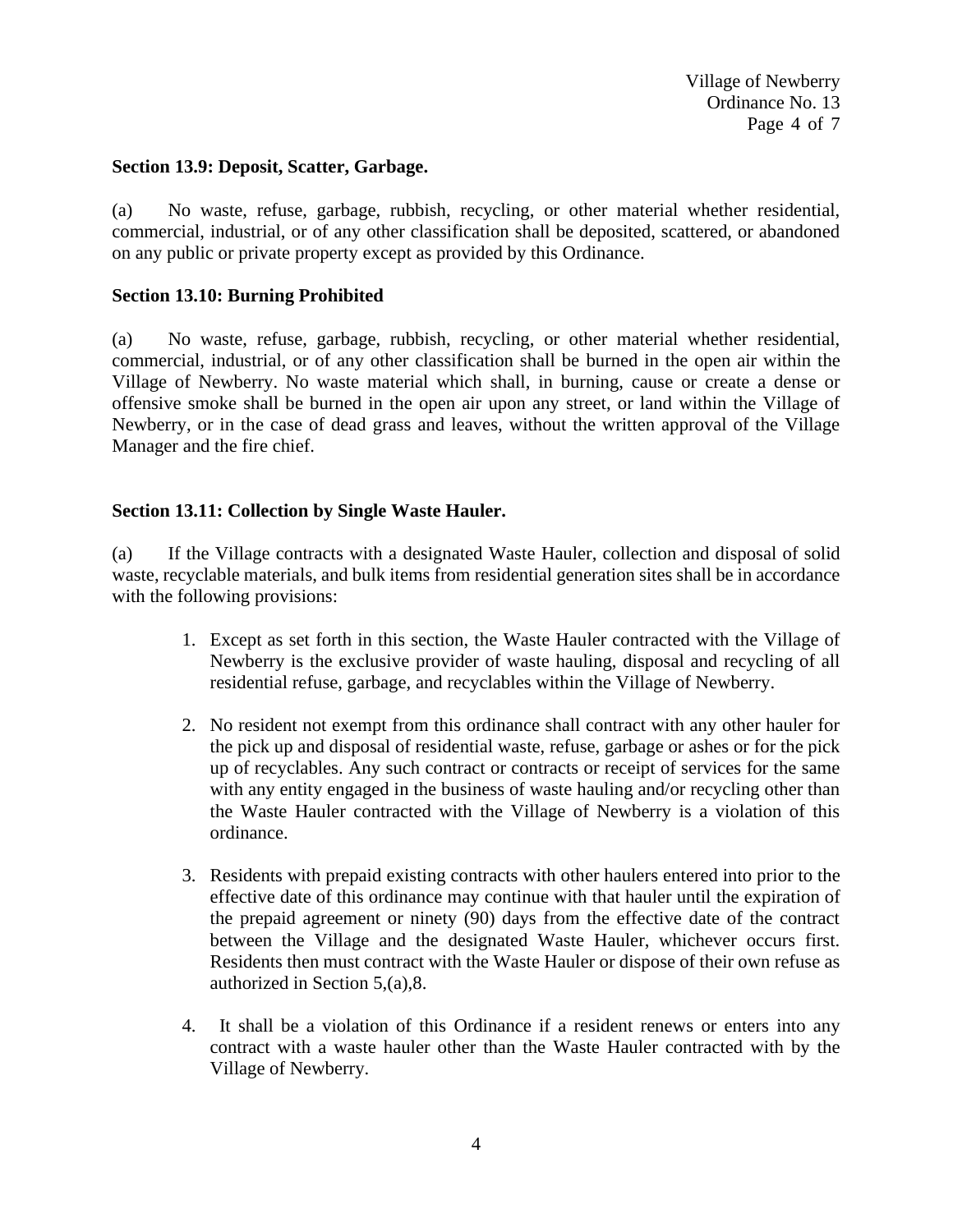- 5. It shall be a violation of this Ordinance if any waste hauler collects residential refuse or recycling in the Village of Newberry without a current and valid contract with the Village of Newberry.
- 6. The Waste Hauler shall collect curbside residential refuse, recycling and household bulk waste on the days established by the contract between the Waste Hauler and the Village of Newberry. Empty containers, excess containers and unacceptable items shall be removed from the side of the street or other approved location the same day that curbside collection is made.
- 7. The Waste Hauler shall not collect ashes; hazardous waste; refuse or garbage which has not been drained of excessive amounts of liquid; commercial waste; construction waste; residential yard waste; and loose material not properly bundled and/or weighing over fifty (50) pounds.
- 8. Residents shall be allowed to dispose of their own residential refuse and/or recycling so long as the resident properly disposes of the same consistent with all local, state and federal laws and the resident alone disposes of the same without assistance or service from any other person or entity.

## **Section 13.9: Exempt Entities.**

(a) Commercial licensed businesses, including but not limited to, restaurants, retail sales establishments, wineries, manufacturers, manufacturing facilities and businesses, and apartment or condominium complexes where more than 8 dwelling units are contained within one building, are exempt from the requirements and provisions of this Ordinance.

(b) All waste, refuse, garbage, rubbish, recycling, or other material defined above, or not defined, which is generated by an exempt entity shall be disposed of according to all local, state, and federal laws.

#### **Section 13.10: Rates, Charges**

(a) While the Village is collecting garbage and refuse it shall charge for such collection a fee which shall be fixed from time to time by resolution of Village Council at the rate of \$4.50 each month for each residential user. Payment of such fee shall be billed by the Village of Newberry together with any fee established as a collection fee. The Village of Newberry will establish collection practices for said fees as determined by the Village Council.

(b) If the Village contracts with a Waste Hauler, the rates for curbside residential refuse collection and recycling shall be established by the contract between the Waste Hauler and the Village of Newberry.

(c) If the Village contracts with a Waste Hauler, the rates and schedule for dumpster residential refuse collection shall be established by the Waste Hauler and the requesting resident.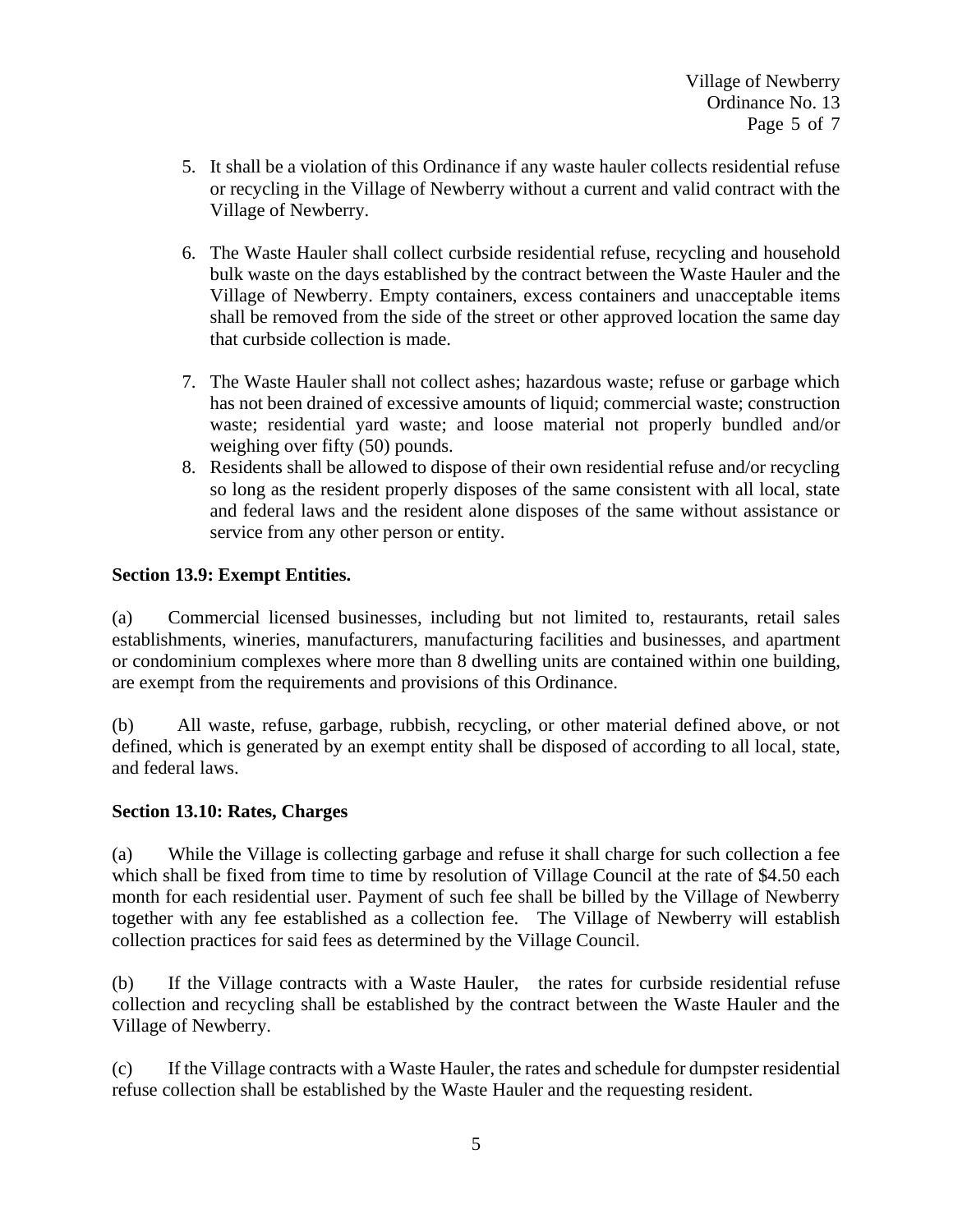(d) If the Village contracts with a Waste Hauler, all charges for curbside residential refuse collection and recycling services shall bepayable according to the requirements of the Waste Hauler. The Waste Hauler shall be responsible for the collection of all charges.

## **Section 13.12: Violations and Penalties.**

(a) Any person or entity who violates this Ordinance shall be responsible for a municipal civil infraction and shall be subject to the following penalties:

- 1. For a first violation the offender shall pay a fine of \$100.00.
- 2. For a second violation within a 3-year period from the date the person was found responsible for the first violation, the offender shall pay a fine of \$250.00.
- 3. For a third or subsequent violation within a 3-year period from the date the person was found responsible for the first violation, the offender shall pay a fine of \$500.00.
- (b) Each day the violation occurs shall be considered a separate violation.

(c) Village costs. Upon failure of any person to store or dispose of garbage or refuse in the manner set forth in this chapter and when such improper storage or disposal creates or is likely to create nuisance by virtue of littering, odor, putrefaction, rodent or insect attraction, or broken or hazardous substances, the enforcing officer may take immediate steps to abate such nuisance. All costs thereof shall be recoverable shall be collected as a debt from the owner maintaining or permitting the violation and shall be assessed against the utility bill or as a tax lien pursuant to the single parcel. Village costs shall include, but not be limited to, actual attorney fees and expense of removal and abatement.

(d) The Village Ordinance Enforcement Officer, the Village Manager, and any other person that the Village Council may authorize, are hereby designated as the authorized officials to issue municipal civil infractions.

#### **Section 13.13: Nuisance.**

(a) A violation of this Ordinance is hereby declared to be a public nuisance or a nuisance per se and is declared to be offensive to the public health, safety and welfare.

#### **Section 13.14: Injunctive Relief.**

(a) In addition to enforcing this Ordinance through the use of a municipal civil infraction proceeding, the Village of Newberry may initiate proceedings in the Circuit Court to abate or eliminate the nuisance per se or any other violation of this Ordinance.

#### **Section 13.15: Repealed**

(a) All inconsistent and prior ordinances, resolutions, or votes documented in meeting minutes are hereby repealed.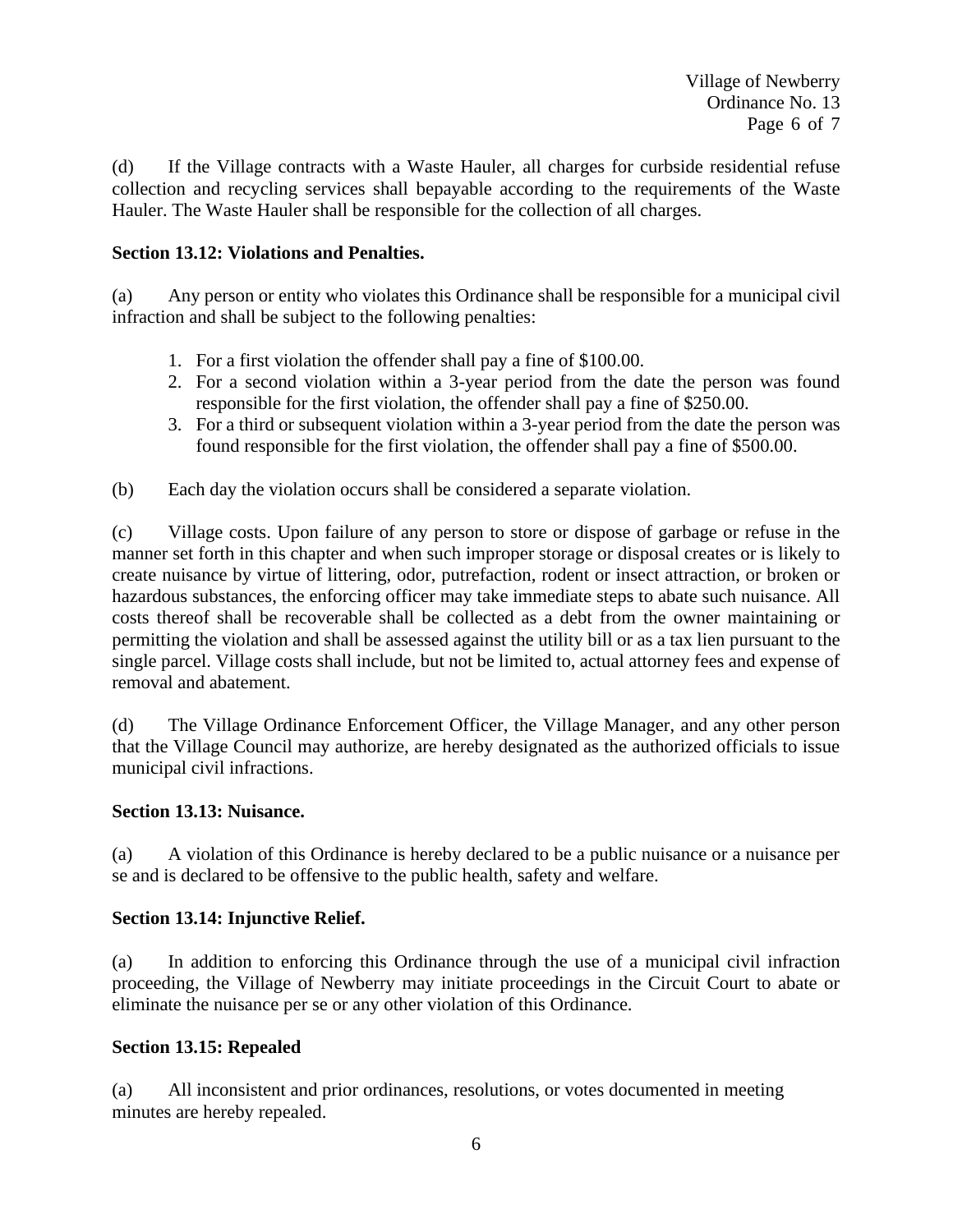Village of Newberry Ordinance No. 13 Page 7 of 7

#### **Section 13.16: Severability and Validity**

(a) This Ordinance shall be deemed severable and if any word, sentence, clause, section or provision is declared invalid or unenforceable for any reason by any court of competent jurisdiction, it shall not affect any other portion of this Ordinance and the remaining portions of this Ordinance shall remain valid and enforceable.

#### **Section 13.17: Publication**

(a) This Ordinance shall be published once in a newspaper of general circulation within the boundaries of the Village of Newberry qualified under State law to publish legal notices immediately after its adoption, and the same shall be recorded in the minutes of the Village of Newberry of the meeting at which this Ordinance was adopted and, in addition shall be recorded in the Ordinance Book of the Village.

#### **Section 13.18: Effective Date.**

This Ordinance shall be in full force and effect twenty (20) days after publication.

AYES:

NAYS:

ABSENT:

ORDINANCE DECLARED ADOPTED.

\_\_\_\_\_\_\_\_\_\_\_\_\_\_\_\_\_\_\_\_\_\_\_\_\_\_\_\_\_\_ By: Catherine Freese, Village President

\_\_\_\_\_\_\_\_\_\_\_\_\_\_\_\_\_\_\_\_\_\_\_\_\_\_\_\_\_\_

By: Terese Schummer, Clerk

Date: \_\_\_\_\_\_\_\_\_\_\_\_\_\_

**CERTIFICATION** 

I hereby certify that the foregoing is a true and complete copy of an Ordinance adopted by the Village Council of the Village of Newberry, County of Luce, State of Michigan, at a regular meeting held on **MARCH 15, 2022** that said meeting was conducted and public notice of said meeting was given pursuant to and in full compliance with the Open Meetings Act, being Act 267, Public Acts of Michigan, 1976, and that the minutes of said meeting were kept and will be or have been made available as required by said Act. I further certify that the foregoing Ordinance was published on

\_\_\_\_\_\_\_\_\_\_ \_\_\_\_\_\_\_\_\_\_\_in the following newspaper:

#### **NEWBERRY NEWS.**

Terese Schummer, Clerk

\_\_\_\_\_\_\_\_\_\_\_\_\_\_\_\_\_\_\_\_\_\_\_\_\_\_\_